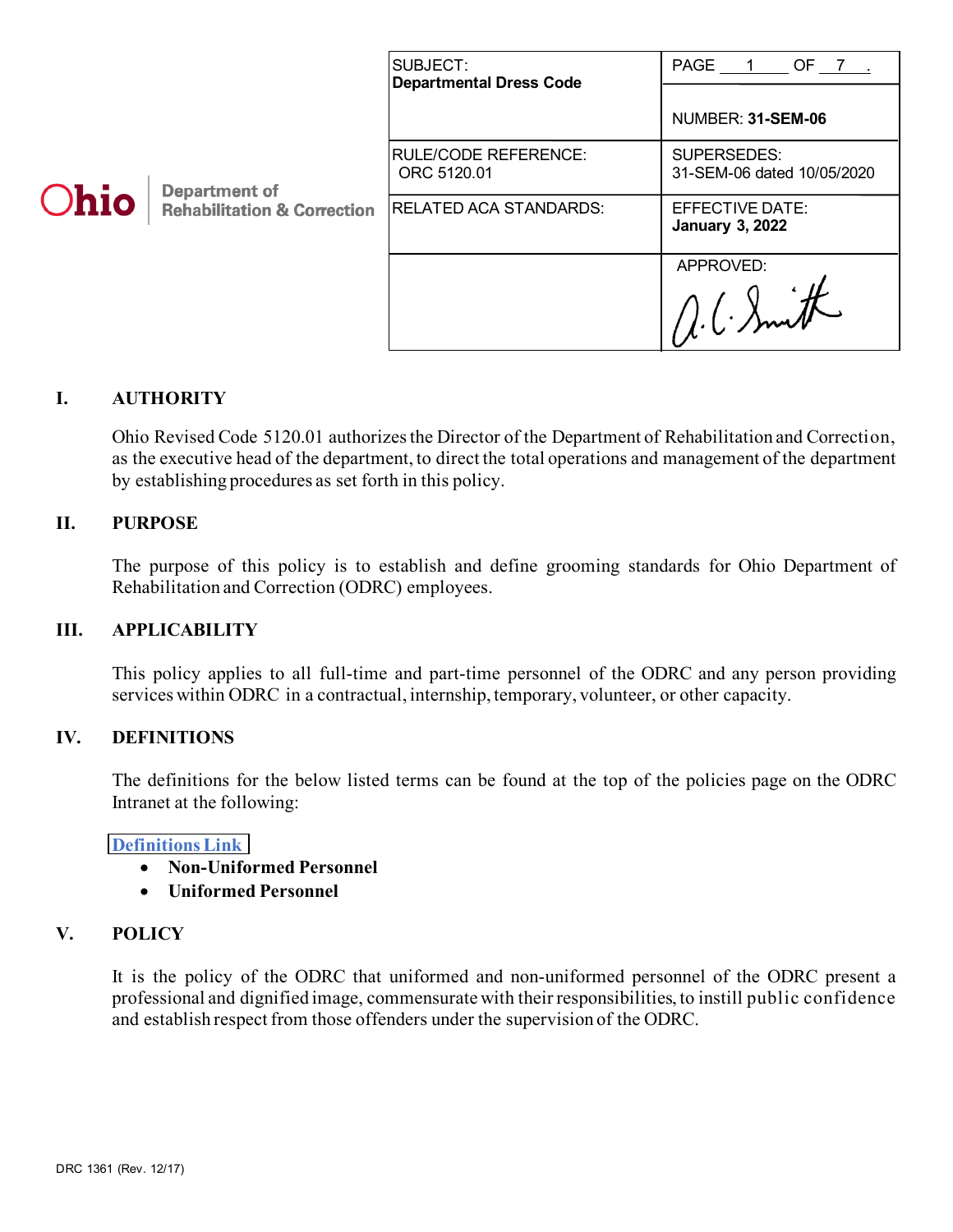## **VI. PROCEDURES**

## **A. All ODRC Personnel**

- 1. The general attire of uniformed and non-uniformed personnel shall reflect a dignified and professional image. All clothing must fit properly and be in good repair. Shorts, sweatshirts, sweatpants, and see-through clothing are prohibited. Appropriate undergarments must be worn. Clothes that expose cleavage, midriff and/or have plunging necklines and/or are backless are prohibited. The wearing of jeans by uniformed personnel is limited to approved jeans/casual dress day events as designated and coordinated by the Director/designee. In addition to fitting properly, jeans must be in good repair, to include, but not limited to, no rips, holes, or tears. The Director/designee or managing officer may approve and establish criteria for the wearing of t-shirts on approved jeans/casual dress down days. Uniformed personnel working in public-facing posts may not wear t-shirts.
- 2. Uniformed and non-uniformed personnel shall present a professional and dignified image when attending meetings, conferences, or other business functions as a representative of the ODRC.
- 3. Any marking on the body, which is inflammatory or known as a gang insignia such as, but not limited to, swastikas and double lightning bolts, are not to be displayed at work by any employee or independent contractor. Such body markings are strictly prohibited.
- 4. Wearing of political badges, buttons, shirts, pins, etc., is always prohibited.
- 5. Jewelry shall be limited to small items worn in moderation. Personnel may wear earrings which present a professional appearance and are not excessive.
- 6. Except as otherwise permitted by this policy, while on duty, the wearing of any object inserted into an exposed body part that has been pierced is also prohibited. Examples include the tongue, nose, lips, eyebrow(s), etc. Prohibited objects include, but are not limited to, jewelry, posts, straw, or toothpick material.
- 7. Uniformed and non-uniformed personnel may color or lighten their hair, but the color must be a naturally occurring hair color. All hairstyles must be kept in a neat, clean manner, be of a conservative nature, not detract from one's personal appearance as a professional and shall not provoke undue personal attention. Certain hairstyles may be considered incompatible with a professional and dignified appearance. Any pattern cut into the hair, to include, but not limited to, numerals, designs, radical vertical hair styling or side-blocking is not permitted. Hair shall not be worn in a manner that interferes with job performance, wearing assigned uniform headgear, or that compromises the safety of the individual. Facial hair must be professional in appearance, to include, but not limited to, length and well-groomed. Facial hair shall be prohibited where it prevents the proper wearing and sealing of a gas mask, respirator, or self-contained breathing apparatus for those individuals required to wear them.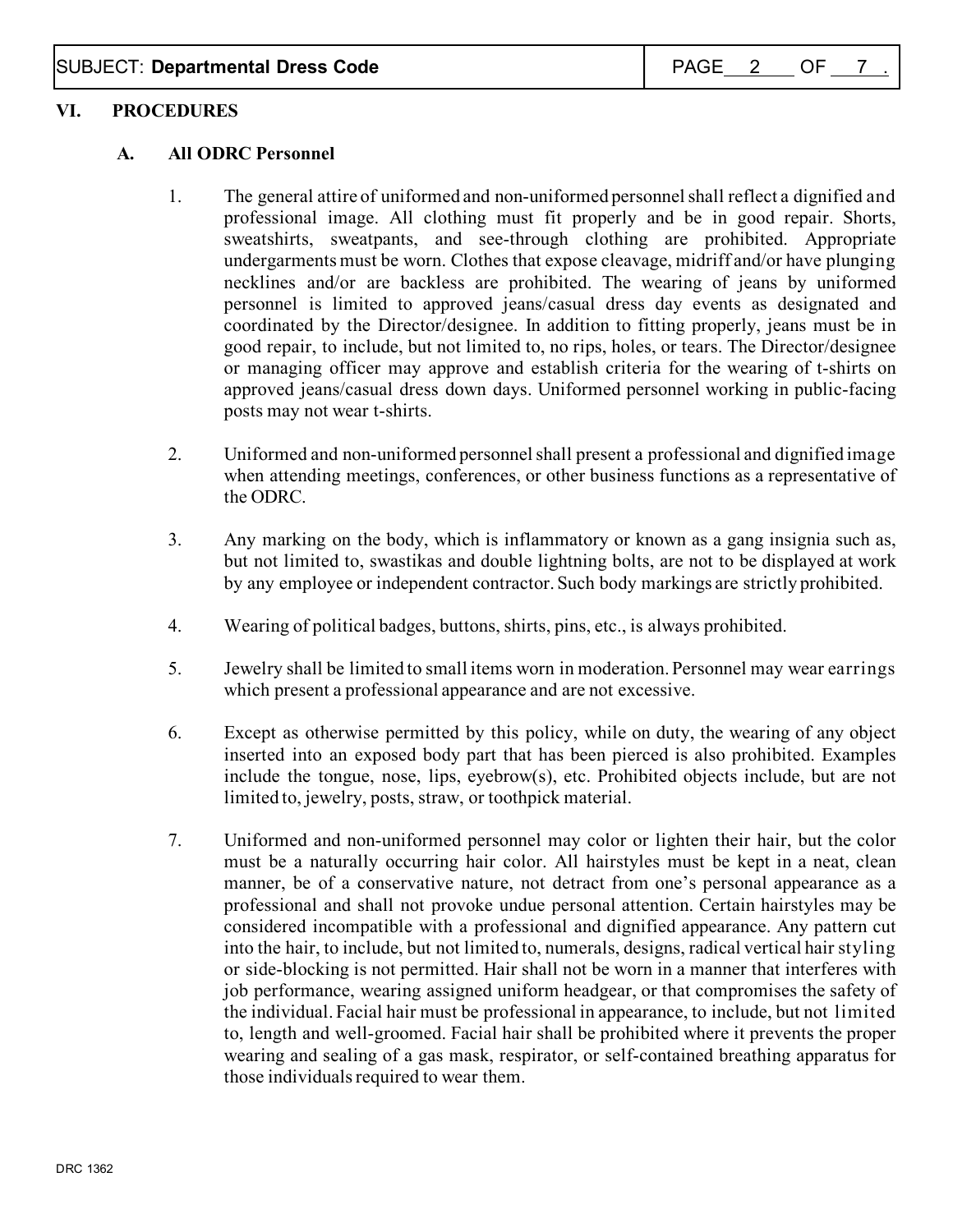Additionally:

- a. Uniformed personnel hair shall be evenly cut and neatly groomed. Hair must be off the collar when wearing the uniform cap. Hair longer than shoulder-length must be pulled back, pinned up, etc., to achieve the desired length.
- b. Non-uniformed personnel hair must be well groomed and neat and worn in such a way that quick and easy identification is not impeded. The style of the hair shall not present a ragged, unkempt, or extreme appearance.
- 8. A wig or hairpiece lost or stolen while at work or on duty, on or off grounds, shall be immediately reported.
- 9. Makeup may be worn in moderation.
- 10. Managing officers/designee shall make the final decision regarding appropriate attire and appearance. If the managing officer determines the attire is inappropriate, the individual shall be sent home on their own time and expense to change clothing.
- 11. Only the Director/designee may approve dress down days for uniformed staff. Attire on dress down days must not come in conflict with this or any ODRC policy.
- 12. ODRC employees shall receive reasonable reimbursement for the cost of any personal property worn by the employee destroyed or damaged in the line of duty providing there is no finding of negligence on the part of the employee. A Miscellaneous Expense Reimbursement (OBM7283) must be completed and approved by the supervisor.
- 13. Uniformed and non-uniformed personnel shall dress in a manner distinguishable from the population uniforms at their work site. Additionally, any attire and/or appearance that may pose a security risk, to include, but not limited to, the wearing of attire made of camouflage or camouflage-like material may be prohibited at the discretion of the managing officer/designee.
- 14. Uniformed and non-uniformed personnel must observe good habits of grooming and personal hygiene. If an employee is responsible for an unpleasant or distracting fragrance/odor, a supervisor may ask the employee to leave the workplace until the problem is resolved. If the problem persists, an employee may be subject to disciplinary action, up to and including removal.
- 15. The wearing of sunglasses indoors is prohibited. For purposes of this policy, the definition of sunglasses does not include photochromic prescription eyeglasses that darken on exposure to specific types of light of sufficient intensity or tinted prescription lenses. Exceptions to this policy may be made in accordance with ODRC Policy 32-EEO-03, Americans with Disabilities Act, Title 1 (Employment).
- 16. Exceptions to this policy may be requested of and approved by the Director/designee or managing officer for religious accommodations.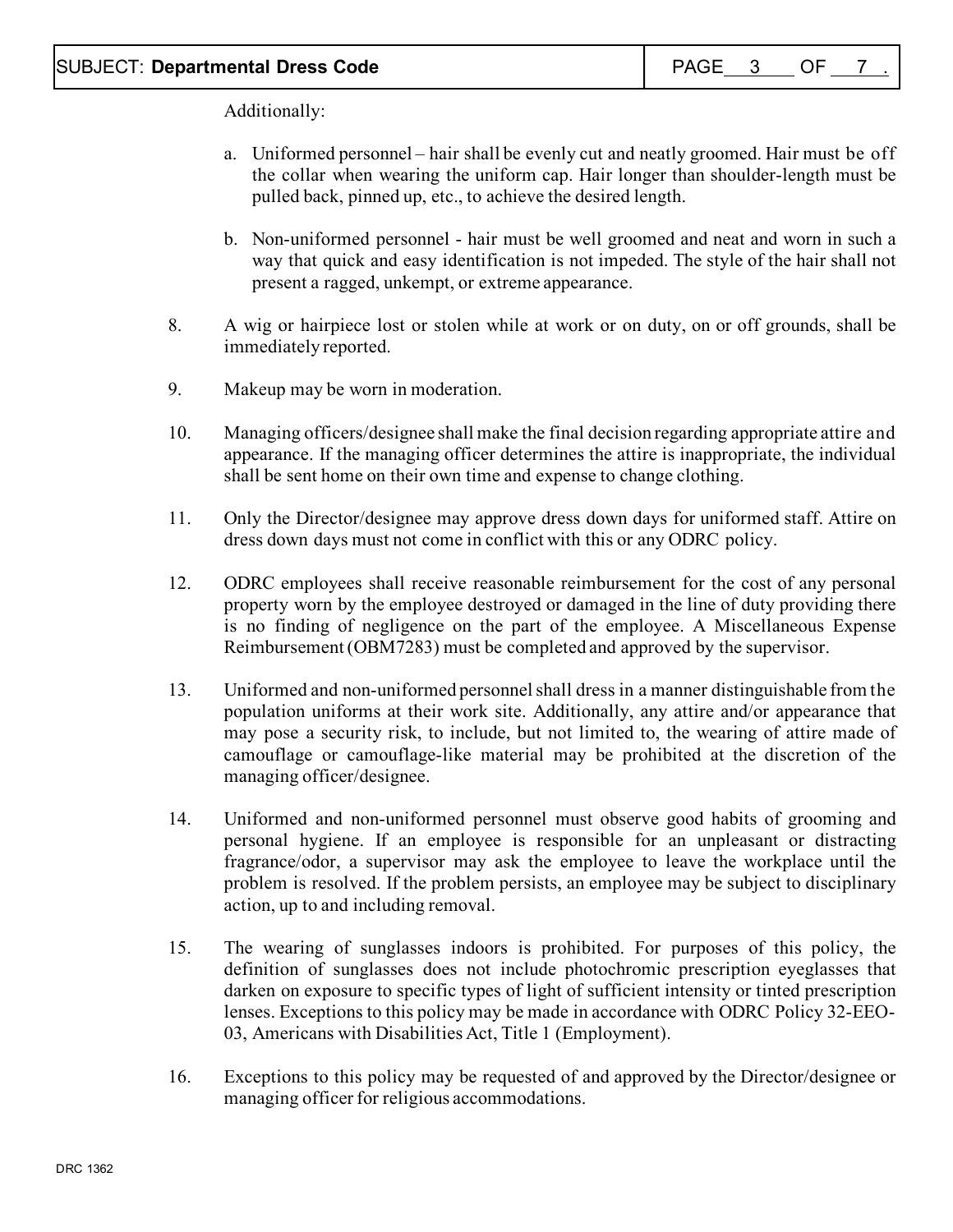# **B. Uniformed Personnel**

- 1. All uniformed personnel shall report for work in clean, neat uniforms. Uniformed personnel shall always wear the complete uniform while on duty. No uniformed personnel shall wear the uniform or any part of the uniform while off duty unless the individual is preparing to go on duty or is in the process of leaving the tour of duty. The uniform shall not be worn in any situation that would bring discredit to the agency including, but not limited to, purchasing, or drinking alcoholic beverages and entering an establishment that provides gambling/gaming.
- 2. Uniform shirts shall always be tucked into the pant, to include when employees are entering and leaving the worksite, unless an exception is granted for specific reason(s) by the managing officer.
- 3. Shoes, which are provided by the individual, must be clean and in good repair. Uniformed personnel shall not wear canvas-type athletic shoes. Non-canvas athletic shoes may be worn, where appropriate. Custody personnel shall wear black shoes. All other uniformed personnel shall wear shoes appropriate to their job duties and which are subject to the approval of the managing officer.
- 4. Jewelry shall be limited to rings, watches, necklaces, bracelets, tie tacks, post-type stud earrings, pins and buttons, as well as all jewelry issued by the ODRC. Jewelry shall be reasonable and shall not distract from a professional appearance.
	- a. Uniform insignia issued by the ODRC (e.g., badges, shields, identification badges, etc.) shall be worn.
	- b. Pins or buttons not issued by the ODRC must be no larger than  $\frac{1}{2}$ " x 1" in total size. The pin or button shall be centered on the flap of the right shirt pocket or worn on the right side of the shirt if there is no pocket. At any given time, uniformed personnel are limited to wearing only one (1) pin or button not issued by the ODRC. This pin or button shall not be inflammatory or derogatory and shall be worn only with the managing officer's approval.
	- c. Pins or buttons may not be worn on caps, jackets, or coats.
	- d. A necklace may be worn around the neck but must be worn under clothing.
	- e. Tie tacks approved by the managing officer may be worn.
	- f. Uniformed personnel may wear post-type stud earrings.
	- g. All other jewelry, unless medically necessary, is prohibited.
- 5. Nail polish must be professional and dignified.
- 6. Only the top button of the uniform shirt may be unbuttoned if a tie is not worn. If worn with an open collar, black, navy, gray or white undershirts or tee shirts may be worn under the uniform shirt. A turtleneck or long sleeve shirt of black, navy, gray or white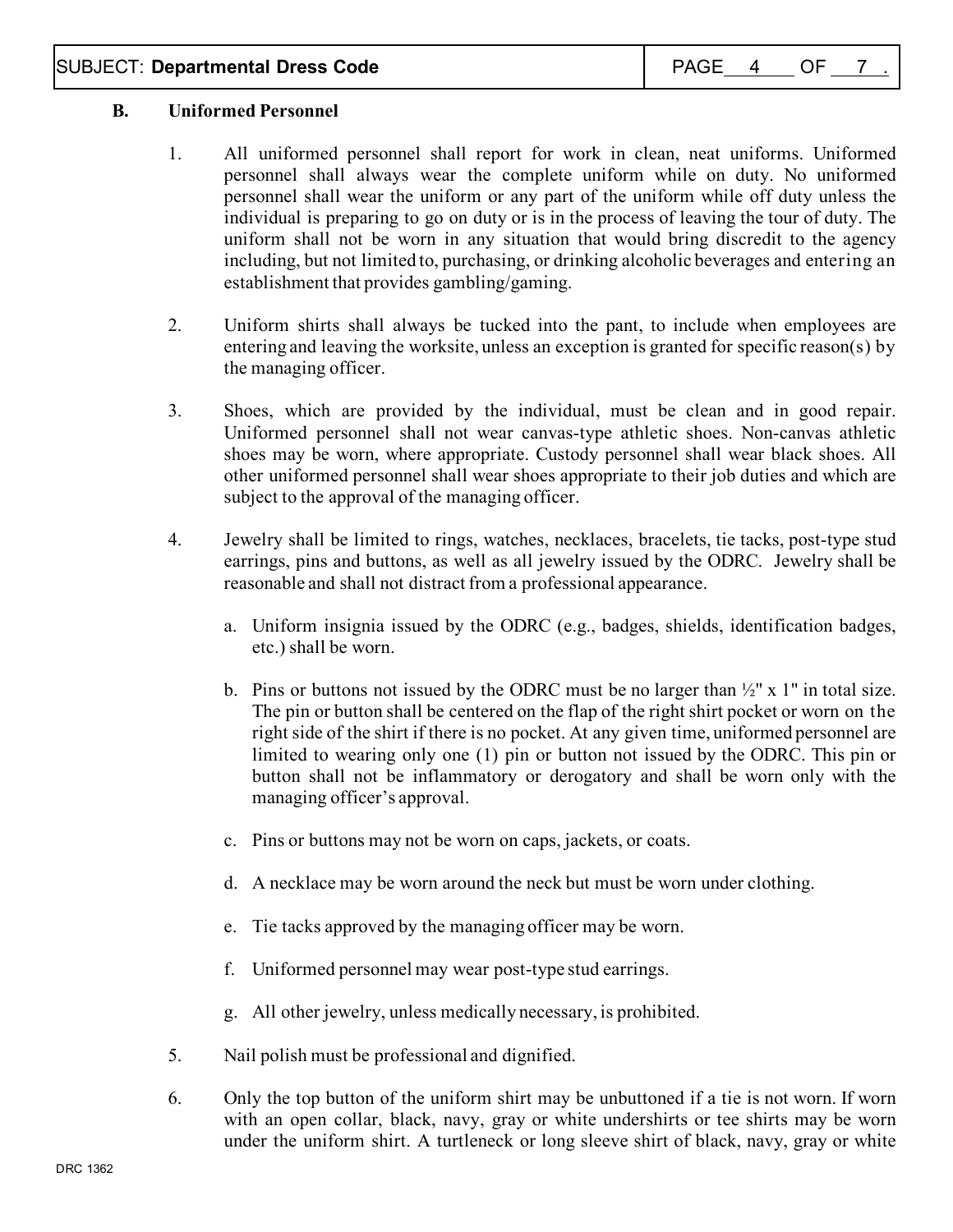# SUBJECT: **Departmental Dress Code** PAGE 5 OF 7

may be worn in cold weather. Polo colors other than white for supervisors and sergeants and gray for officers are not permitted. Those choosing to purchase the polo shirt must adhere to the requirements of this policy regarding the placement of patches; however, the flag patch, ODRC badge and rocker are optional for the polo shirt. An employee wishing to have their polo shirt embroidered may do so at their expense and must meet the ODRC specifications of the OPI patch designs. The employee is permitted to include the institution's acronym under the shield. The acronym can be embroidered within the shield at the bottom or centered under the shield.

- 7. The name badge is a uniform item which shall be worn on or above the left pocket of the shirt or the upper left chest area of the jacket or sweater.
- 8. The insignia badge is an issued uniform item and shall be cloth unless metal has been approved by the Operation Support Center (OSC). The insignia bars are issued uniform items for sergeant/correction counselors, lieutenants, captains, and chiefs of security. Insignia bars shall be centered on the collar, one inch up from the point. Cloth insignia bars may be worn on uniform items at the discretion of the managing officer.
- 9. The ODRC patch, institution rocker, and United States flag patch shall be worn by custody personnel and other uniformed personnel as required by the managing officer. The patches shall be worn on all shirts, jackets, and winter coats. The ODRC patch and institution rocker shall be worn on the left shoulder. The ODRC patch shall be worn  $1\frac{3}{4}$ inches down from the seam. The institution rocker shall be above the ODRC patch. The United States flag patch shall be worn on the right shoulder,  $1\frac{3}{4}$  inches down from the seam, with the blue field to the front of the shirt. With the approval of the managing officer, uniformed personnel may wear a small United States flag, in place of the shoulder United States flag, on the front, left side of the uniform shirt.
- 10. Uniformed personnel may wear a union jacket in lieu of the ODRC issued jacket.
- 11. While on duty, food service personnel shall have their head covered with a uniform cap, hair net, or other adequate hair restraint. Aprons worn with the uniforms shall be clean and neat.
- 12. Subject to the provisions of this section, the color of medical, scrub-type uniforms worn by clinical medical, behavioral health and dental personnel shall be distinguishable from the colors of population clothing and shall be subject to the approval of the managing officer. LPNs may purchase and wear their own scrubs subject to the following: ODRC shall not reimburse an LPN for purchasing scrubs; LPNs must purchase scrubs from a medical clothing supplier; purchased scrubs must be of a solid color (no images, e.g., Mickey Mouse, puppies or kittens) and acceptable colors are dark teal, teal blue, teal green, gray (light, medium, dark) or black and the tops must match the bottoms in color; and purchased scrubs shall be appropriate for the correctional environment, including appropriate fit and condition. Upon written request from an LPN, ODRC shall provide that LPN with scrubs. If an LPN elects to purchase scrubs, ODRC shall not provide scrubs to that LPN and any scrubs previously provided by ODRC to that LPN shall be returned to ODRC immediately. If an LPN requests and accepts the scrubs provided by ODRC, the LPN shall be required to wear only those scrubs to work for a minimum of 12 months.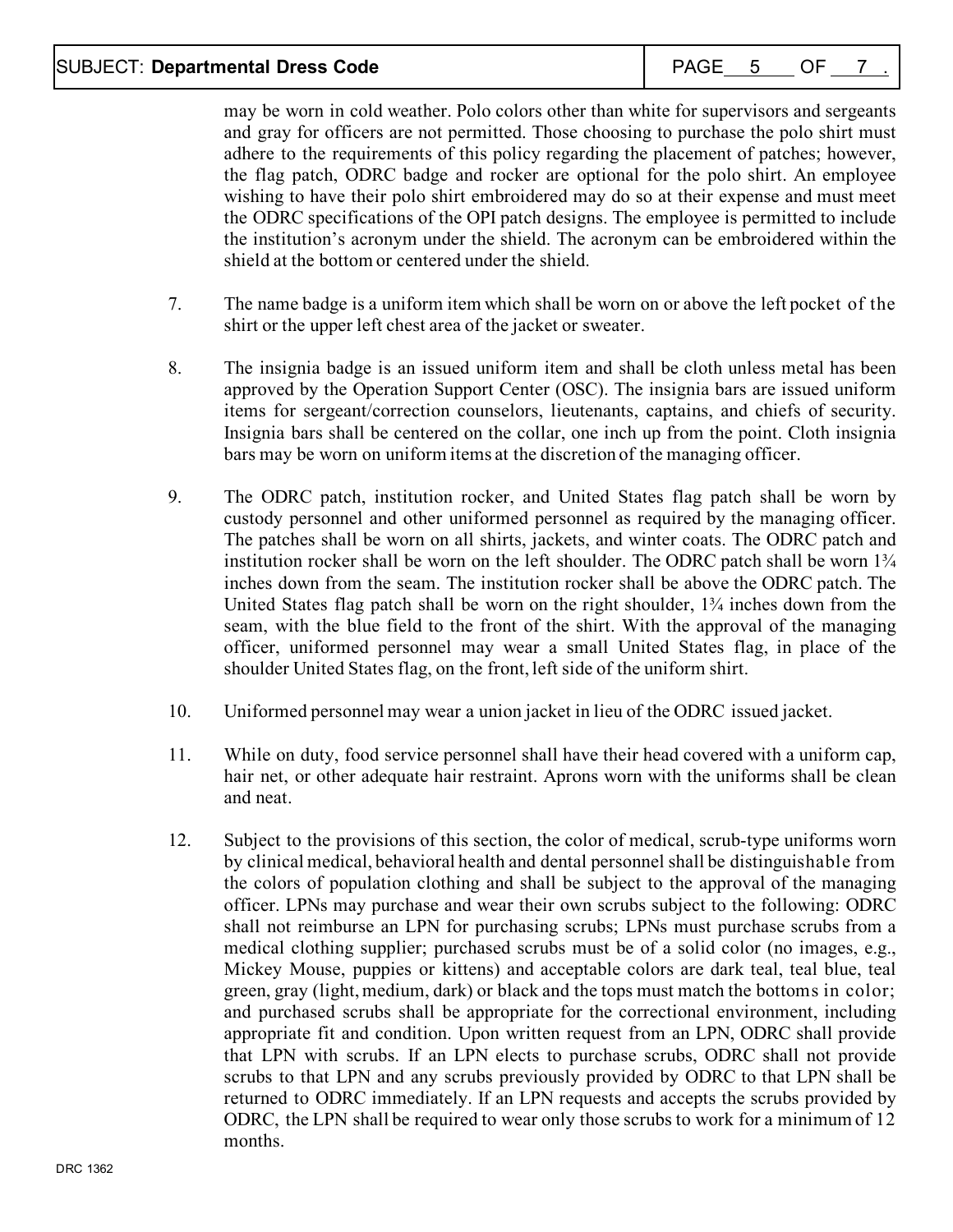- 13. The nurse practitioners will have an option to receive the \$350.00 uniform allowance. Those nurse practitioners who opt to receive the uniform allowance will be required to wear nursing scrubs and will not receive the white lab coat that has been issued in the past. The nurse practitioners who opt out of receiving the uniform allowance will not be required to wear nursing scrubs and will continue to receive the white lab coat that has been issued in the past.
- 14. Exceptions to the uniform requirement may be made for special circumstances, such as training and unusual work environment, at the discretion of the managing officer. Uniformed personnel required to report to work for any reason in clothing other than the designated uniform shall be required to adhere to the standards within this policy for nonuniformed personnel.

# **C. Non-Uniformed Personnel**

- 1. All non-uniformed personnel shall report for work in clean and neat clothing. Shoes must be clean and in good repair. All clothing shall project a professional and positive image.
- 2. Jewelry shall be limited to small items worn in moderation. Non-uniformed personnel may wear earrings that present a professional appearance and are not excessive.
- 3. Fingernails shall be reasonable in length. Nail polish must be professional and dignified.
- 4. The following is a list of acceptable clothing for non-uniformed personnel:
	- a. Trousers, slacks, jeans, shirts, blouses, sweaters, turtlenecks, etc. must be business casual or dress. Blouses must cover the midriff and cleavage. Capri pants must extend to the middle of the calf or longer.
	- b. Ties are considered part of a professional appearance.
	- c. Skirts and dresses shall be no shorter than the top of the kneecap. Splits must not be extreme.
	- d. Shoes may be dress or business casual and shall be appropriate for a professional office atmosphere. Flip-flops and shower clogs may not be worn. Dress sandals may be worn dependent upon safety considerations and at the discretion of the managing officer or the superintendent of the Adult Parole Authority (APA). Tennis shoes/sneakers that are clean and in good repair may be worn.
	- e. Hats must be dress or casual. Ball caps may be worn at the discretion of the managing officer or the superintendent of the APA but shall not bear offensive or inflammatory messages and must be appropriate for the work setting.
	- f. Belts may be dress or casual. Metal or chain-like belts are prohibited. Buckles must be reasonable in size and shall not bear messages that are offensive or inflammatory.